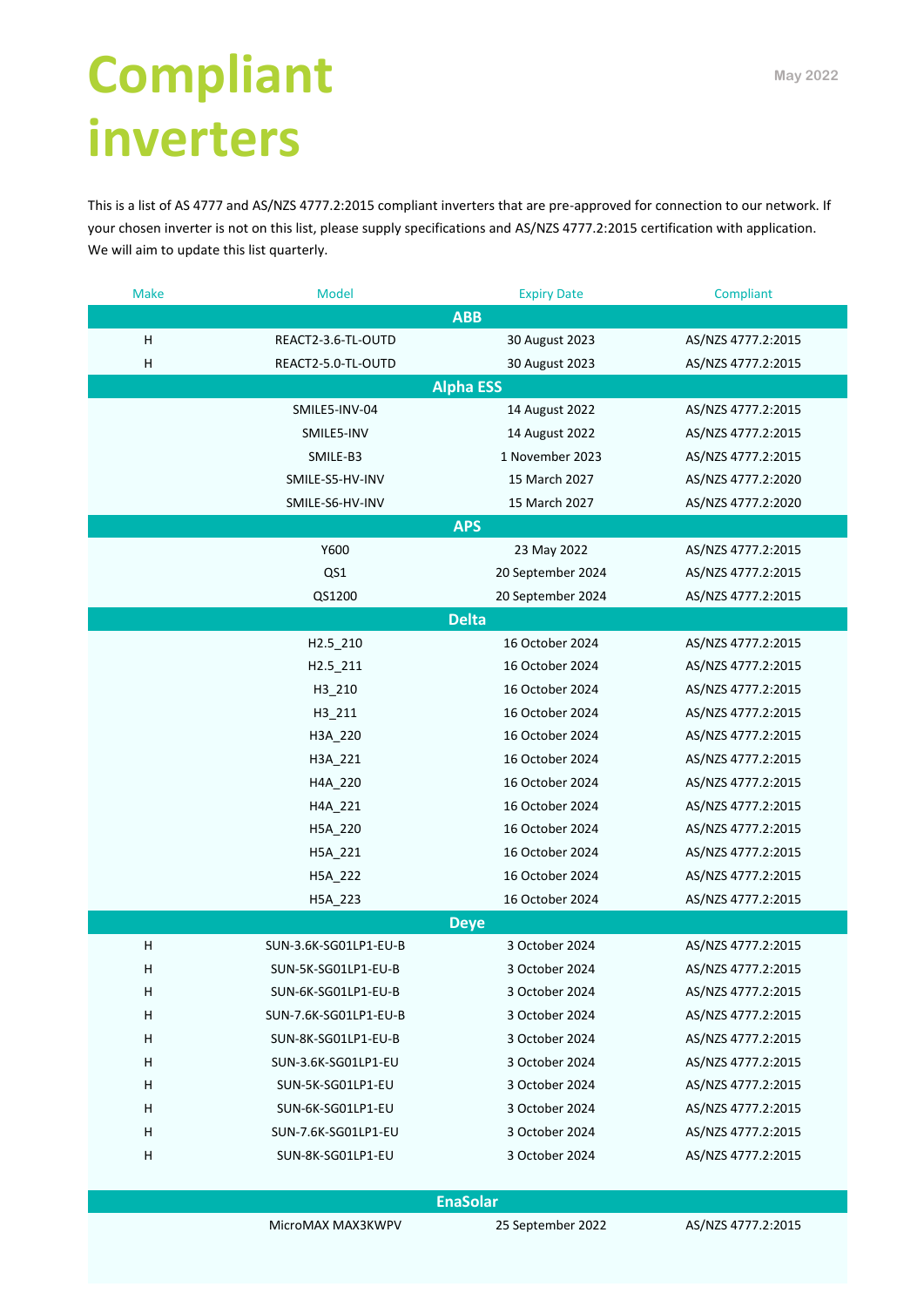| <b>Enphase</b>            |                    |                    |  |
|---------------------------|--------------------|--------------------|--|
| IQ7PLUS-72-2-INT          | 20 December 2022   | AS/NZS 4777.2:2015 |  |
| IQ7PLUS-72-5-INT          | 20 December 2022   | AS/NZS 4777.2:2015 |  |
| IQ77PLUS-ACM-INT          | 20 December 2022   | AS/NZS 4777.2:2015 |  |
| IQ7-60-2-INT              | 20 December 2022   | AS/NZS 4777.2:2015 |  |
| IQ7-60-5-INT              | 20 December 2022   | AS/NZS 4777.2:2015 |  |
| IQ7-ICM-INT               | 20 December 2022   | AS/NZS 4777.2:2015 |  |
|                           | <b>Fimer</b>       |                    |  |
| TRIO-20.0-TL-OUTD-400     | 11 March 2026      | AS/NZS 4777.2:2015 |  |
| TRIO-20.0-TL-OUTD-S2X-400 | 11 March 2026      | AS/NZS 4777.2:2015 |  |
| TRIO-20.0-TL-OUTD-S1J-400 | 11 March 2026      | AS/NZS 4777.2:2015 |  |
| TRIO-27.6-TL-OUTD-400     | 11 March 2026      | AS/NZS 4777.2:2015 |  |
| TRIO-27.6-TL-OUTD-S2X-400 | 11 March 2026      | AS/NZS 4777.2:2015 |  |
| TRIO-27.6-TL-OUTD-S1J-400 | 11 March 2026      | AS/NZS 4777.2:2015 |  |
| PVS-20-TL-SXD             | 27/01/2026         | AS/NZS 4777.2:2015 |  |
| PVS-20-TL-SY              | 27/01/2026         | AS/NZS 4777.2:2015 |  |
| PVS-20-TL-SX              | 27/01/2026         | AS/NZS 4777.2:2015 |  |
| PVS-30-TL-SX              | 27/01/2026         | AS/NZS 4777.2:2015 |  |
| PVS-30-TL-SY              | 27/01/2026         | AS/NZS 4777.2:2015 |  |
| PVS-33-TL-SY              | 27/01/2026         | AS/NZS 4777.2:2015 |  |
| PVS-33-TL-SX              | 27/01/2026         | AS/NZS 4777.2:2015 |  |
| PVS-33-TL-SI              | 27/01/2026         | AS/NZS 4777.2:2015 |  |
|                           | <b>Fronius</b>     |                    |  |
| Primo 3.0-1               | 7 April 2025       | AS/NZS 4777.2:2015 |  |
| Primo 3.6-1               | 7 April 2025       | AS/NZS 4777.2:2015 |  |
| Primo 4.6-1               | 7 April 2025       | AS/NZS 4777.2:2015 |  |
| Primo 5.0-1               | 7 April 2025       | AS/NZS 4777.2:2015 |  |
| Primo 8.2-1               | 7 April 2025       | AS/NZS 4777.2:2015 |  |
| Primo GEN24 3.0           | 29 October 2024    | AS/NZS 4777.2:2015 |  |
| Primo GEN24 3.6           | 29 October 2024    | AS/NZS 4777.2:2015 |  |
| Primo GEN24 4             | 29 October 2024    | AS/NZS 4777.2:2015 |  |
| Primo GEN24 4.6           | 29 October 2024    | AS/NZS 4777.2:2015 |  |
| Primo GEN24 5             | 29 October 2024    | AS/NZS 4777.2:2015 |  |
| Primo GEN24 6             | 29 October 2024    | AS/NZS 4777.2:2015 |  |
| Symo 3.0-3-M              | 17th November 2026 | AS/NZS 4777.2:2015 |  |
| Symo 3.7-3-M              | 17th November 2026 | AS/NZS 4777.2:2015 |  |
| Symo 4.5-3-M              | 17th November 2026 | AS/NZS 4777.2:2015 |  |
| Symo 5.0-3-M              | 17th November 2026 | AS/NZS 4777.2:2015 |  |
| Symo 5.5-3-M              | 17th November 2026 | AS/NZS 4777.2:2015 |  |
| Symo 6.0-3-M              | 17th November 2026 | AS/NZS 4777.2:2015 |  |
| Symo 6.7-3-M              | 17th November 2026 | AS/NZS 4777.2:2015 |  |
| Symo 7.0-3-M              | 17th November 2026 | AS/NZS 4777.2:2015 |  |
| Symo 8.0-3-M              | 17th November 2026 | AS/NZS 4777.2:2015 |  |
| Symo 8.2-3-M              | 17th November 2026 | AS/NZS 4777.2:2015 |  |
|                           | <b>GoodWe</b>      |                    |  |
| GW5048D-ES                | 20 August 2026     | AS/NZS 4777.2:2015 |  |
| GW3648D-ES                | 20 August 2026     | AS/NZS 4777.2:2015 |  |
| GW5000-MS                 | November 2024      | AS/NZS 4777.2:2015 |  |
| GW6000-MS                 | November 2024      | AS/NZS 4777.2:2015 |  |
| GW7000-MS                 | November 2024      | AS/NZS 4777.2:2015 |  |
| GW8500-MS                 | November 2024      | AS/NZS 4777.2:2015 |  |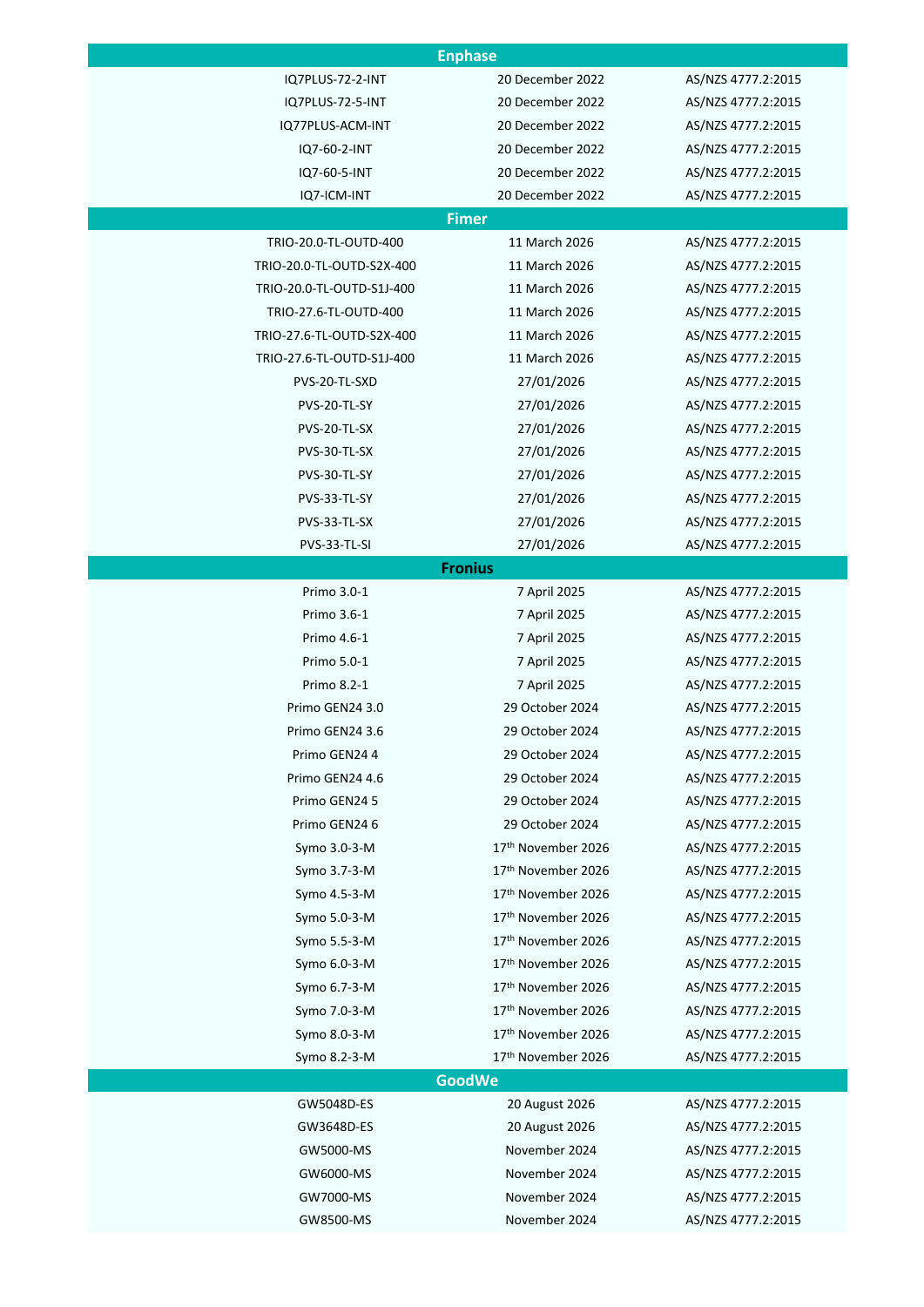|                | GW9000-MS           | November 2024     | AS/NZS 4777.2:2015 |  |
|----------------|---------------------|-------------------|--------------------|--|
|                | GW10k-MS            | November 2024     | AS/NZS 4777.2:2015 |  |
| <b>Gree</b>    |                     |                   |                    |  |
|                | GMV-Y120WL/A-T(A)   | 9 April 2025      | AS/NZS 4777.2:2015 |  |
|                | GMV-Y140WL/A-T(A)   | 9 April 2025      | AS/NZS 4777.2:2015 |  |
|                | GMV-Y160WL/A-T(A)   | 9 April 2025      | AS/NZS 4777.2:2015 |  |
|                |                     | <b>Growatt</b>    |                    |  |
|                | Growat MIN 2500TL-X | 20 December 2023  | AS/NZS 4777.2:2015 |  |
|                | Growat MIN 3000TL-X | 20 December 2023  | AS/NZS 4777.2:2015 |  |
|                | Growat MIN 3600TL-X | 20 December 2023  | AS/NZS 4777.2:2015 |  |
|                | Growat MIN 4200TL-X | 20 December 2023  | AS/NZS 4777.2:2015 |  |
|                | Growat MIN 4600TL-X | 20 December 2023  | AS/NZS 4777.2:2015 |  |
|                | Growat MIN 5000TL-X | 20 December 2023  | AS/NZS 4777.2:2015 |  |
|                | Growat MIN 6000TL-X | 20 December 2023  | AS/NZS 4777.2:2015 |  |
| H              | Growatt SPH3000     | 11 May 2023       | AS/NZS 4777.2:2015 |  |
| Н              | Growatt SPH3600     | 11 May 2023       | AS/NZS 4777.2:2015 |  |
| н              | Growatt SPH4000     | 11 May 2023       | AS/NZS 4777.2:2015 |  |
| Н              | Growatt SPH46000    | 11 May 2023       | AS/NZS 4777.2:2015 |  |
| H              | Growatt SPH5000     | 11 May 2023       | AS/NZS 4777.2:2015 |  |
| Н              | Growatt SPH6000     | 11 May 2023       | AS/NZS 4777.2:2015 |  |
|                |                     | <b>Holymiles</b>  |                    |  |
|                | MI-500              | 28 January 2025   | AS/NZS 4777.2:2015 |  |
|                | MI 500T             | 28 January 2025   | AS/NZS 4777.2:2015 |  |
|                |                     | <b>HUAWEI</b>     |                    |  |
|                | SUN2000-5KLT-L1     | 21 August 2025    | AS/NZS 4777.2:2015 |  |
|                | SUN2000-6KLT-L1     | 21 August 2025    | AS/NZS 4777.2:2015 |  |
|                | SUN2000-17KLT-M0    | 21 August 2025    | AS/NZS 4777.2:2015 |  |
|                | SUN2000-8KLT-M2     | 21 August 2025    | AS/NZS 4777.2:2015 |  |
|                | SUN2000-10KLT-M2    | 21 August 2025    | AS/NZS 4777.2:2015 |  |
|                | SUN2000-12KLT-M2    | 21 August 2025    | AS/NZS 4777.2:2015 |  |
|                | SUN2000-50KLT-M0    | 10 July 2023      | AS/NZS 4777.2:2015 |  |
|                | SUN2000-60KLT-M0    | 10 July 2023      | AS/NZS 4777.2:2015 |  |
|                | SUN2000-65KLT-M0    | 10 July 2023      | AS/NZS 4777.2:2015 |  |
|                | SUN2000-100KTL-M1   | 15 May 2025       | AS/NZS 4777.2:2015 |  |
|                |                     | <b>INVT</b>       |                    |  |
|                | iMars MG5KTL-2M     | 16 December 2025  | AS/NZS 4777.2:2015 |  |
|                |                     | <b>NEP</b>        |                    |  |
|                | <b>BDM-600</b>      | 18 September 2025 | AS/NZS 4777.2:2015 |  |
|                | <b>BDM-800</b>      | 18 September 2025 | AS/NZS 4777.2:2015 |  |
|                |                     | <b>OpalSwitch</b> |                    |  |
|                | 02-3000D-TL         | 19 December 2024  | AS/NZS 4777.2:2015 |  |
|                | 02-3300D-TL         | 19 December 2024  | AS/NZS 4777.2:2015 |  |
|                | 02-3600D-TL         | 19 December 2024  | AS/NZS 4777.2:2015 |  |
|                | 02-4200D-TL         | 19 December 2024  | AS/NZS 4777.2:2015 |  |
|                | 02-4600D-TL         | 19 December 2024  | AS/NZS 4777.2:2015 |  |
|                | 02-5000D-TL         | 19 December 2024  | AS/NZS 4777.2:2015 |  |
| <b>Redback</b> |                     |                   |                    |  |
|                | SH5000              | 26 July 2022      | AS/NZS 4777.2:2015 |  |
|                |                     |                   |                    |  |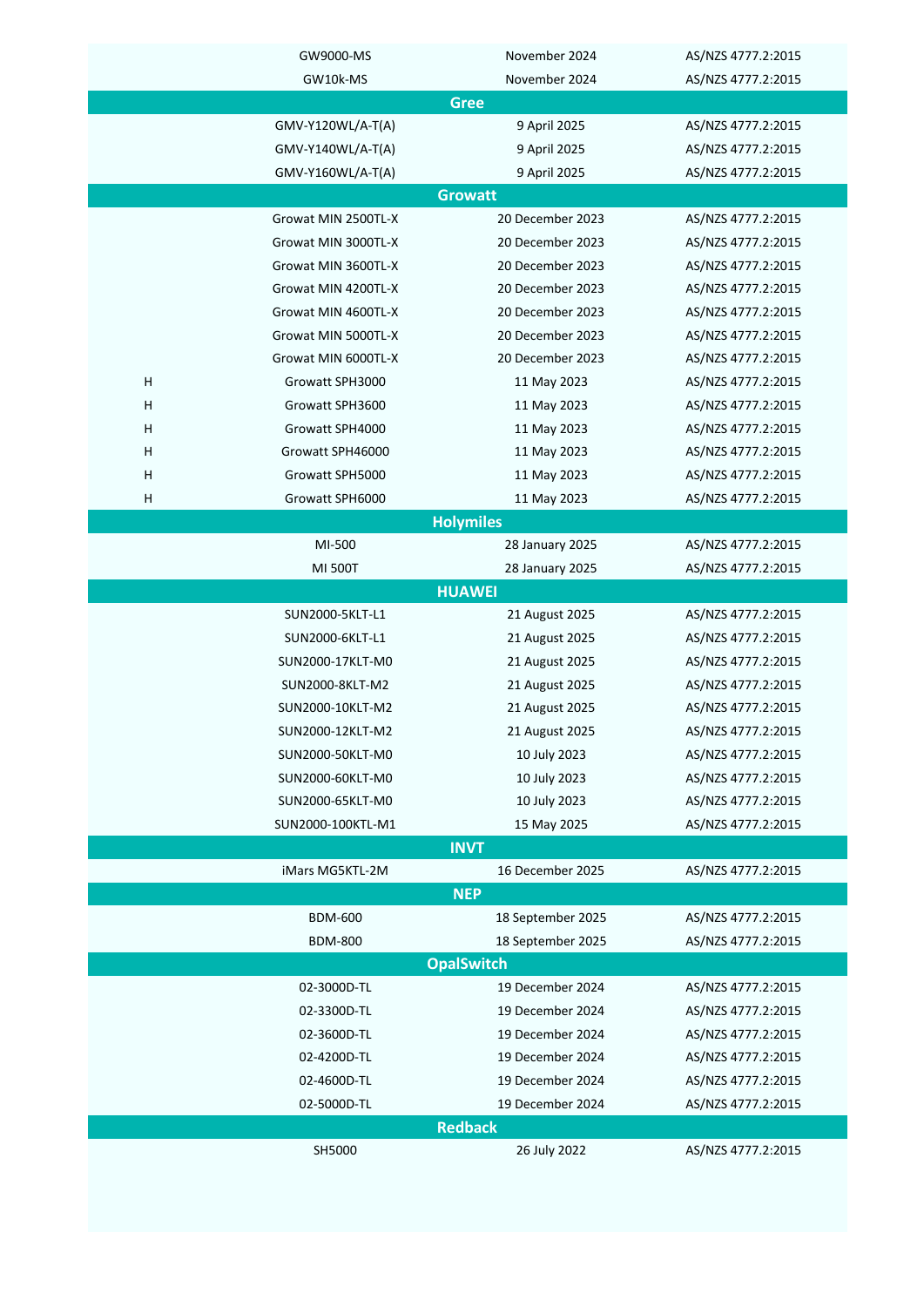| <b>SOFARSOLAR</b> |                    |                   |                    |  |
|-------------------|--------------------|-------------------|--------------------|--|
|                   | HYD 3000-ES        | 10 December 2023  | AS/NZS 4777.2:2015 |  |
|                   | <b>HYD 3600-ES</b> | 10 December 2023  | AS/NZS 4777.2:2015 |  |
|                   | <b>HYD 4000-ES</b> | 10 December 2023  | AS/NZS 4777.2:2015 |  |
|                   | <b>HYD 5000-ES</b> | 10 December 2023  | AS/NZS 4777.2:2015 |  |
|                   | <b>HYD 6000-ES</b> | 10 December 2023  | AS/NZS 4777.2:2015 |  |
|                   | SOFAR3KTLM-G2      | 1 February 2023   | AS/NZS 4777.2:2015 |  |
|                   | SOFAR3.6KTLM-G2    | 1 February 2023   | AS/NZS 4777.2:2015 |  |
|                   | SOFAR4KTLM-G2      | 1 February 2023   | AS/NZS 4777.2:2015 |  |
|                   | SOFAR4.6KTLM-G2    | 1 February 2023   | AS/NZS 4777.2:2015 |  |
|                   | SOFAR5KTLM-G2      | 1 February 2023   | AS/NZS 4777.2:2015 |  |
|                   | SOFAR6KTLM-G2      | 1 February 2023   | AS/NZS 4777.2:2015 |  |
|                   | SOFAR 20000TL-G2   | 19 June 2024      | AS/NZS 4777.2:2015 |  |
|                   | SOFAR 25000TL-G2   | 19 June 2024      | AS/NZS 4777.2:2015 |  |
|                   | SOFAR 30000TL-G2   | 19 June 2024      | AS/NZS 4777.2:2015 |  |
|                   | SOFAR 33000TL-G2   | 19 June 2024      | AS/NZS 4777.2:2015 |  |
|                   |                    | <b>SMA</b>        |                    |  |
|                   | SB3.0-1AV41        | 11 March 2024     | AS/NZS 4777.2:2015 |  |
|                   | SB3.6-1AV41        | 11 March 2024     | AS/NZS 4777.2:2015 |  |
|                   | SB4.0-1AV41        | 11 March 2024     | AS/NZS 4777.2:2015 |  |
|                   | SB5.0-1AV41        | 11 March 2024     | AS/NZS 4777.2:2015 |  |
|                   | SB6.0-1AV41        | 11 March 2024     | AS/NZS 4777.2:2015 |  |
|                   | STPS60-10          | 22 January 2025   | S/NZS 4777.2:2015  |  |
|                   | STP 50-40          | 8 December 2022   | AS/NZS 4777.2:2015 |  |
|                   |                    | <b>SolarEdge</b>  |                    |  |
|                   | <b>SE3000H</b>     | 17 January 2027   | AS/NZS 4777.2:2015 |  |
|                   | <b>SE4000H</b>     | 17 January 2027   | AS/NZS 4777.2:2015 |  |
|                   | <b>SE5000H</b>     | 17 January 2027   | AS/NZS 4777.2:2015 |  |
|                   | <b>SE6000H</b>     | 17 January 2027   | AS/NZS 4777.2:2015 |  |
|                   | <b>SE8250H</b>     | 17 January 2027   | AS/NZS 4777.2:2015 |  |
|                   | SE10000H           | 17 January 2027   | AS/NZS 4777.2:2015 |  |
|                   |                    | <b>Solax</b>      |                    |  |
| н                 | X3 ZDNY-TL10000    | 3 September 2022  | AS/NZS 4777.2:2015 |  |
| н                 | X3 ZDNY-TL12000    | 3 September 2022  | AS/NZS 4777.2:2015 |  |
| н                 | X3 ZDNY-TL15000    | 3 September 2022  | AS/NZS 4777.2:2015 |  |
| н                 | X3 ZDNY-TL70000    | 3 September 2022  | AS/NZS 4777.2:2015 |  |
| н                 | X3 ZDNY-TL20000    | 3 September 2022  | AS/NZS 4777.2:2015 |  |
| н                 | X1-HYBRID-3.0-D-E  | 18 September 2022 | AS/NZS 4777.2:2015 |  |
| н                 | X1-HYBRID-3.7-D-E  | 18 September 2022 | AS/NZS 4777.2:2015 |  |
| н                 | X1-HYBRID-4.6-D-E  | 18 September 2022 | AS/NZS 4777.2:2015 |  |
| н                 | X1-HYBRID-5.0-D-E  | 18 October 2022   | AS/NZS 4777.2:2015 |  |
| н                 | X1-HYBRID-3.0-D-I  | 18 September 2022 | AS/NZS 4777.2:2015 |  |
| н                 | X1-HYBRID-3.7-D-I  | 18 September 2022 | AS/NZS 4777.2:2015 |  |
| н                 | X1-HYBRID-4.6-D-I  | 18 September 2022 | AS/NZS 4777.2:2015 |  |
| н                 | X1-HYBRID-5.0-D-I  | 18 September 2022 | AS/NZS 4777.2:2015 |  |
| н                 | X1-HYBRID-3.0-D-C  | 18 September 2022 | AS/NZS 4777.2:2015 |  |
| н                 | X1-HYBRID-3.7-D-C  | 18 September 2022 | AS/NZS 4777.2:2015 |  |
| н                 | X1-HYBRID-4.6-D-C  | 18 September 2022 | AS/NZS 4777.2:2015 |  |
| н                 | X1-HYBRID-5.0-D-C  | 18 September 2022 | AS/NZS 4777.2:2015 |  |
| н                 | X1-HYBRID-5.0-N-E  | 18 October 2022   | AS/NZS 4777.2:2015 |  |
| н                 | X1-HYBRID-4.6-N-E  | 18 September 2022 | AS/NZS 4777.2:2015 |  |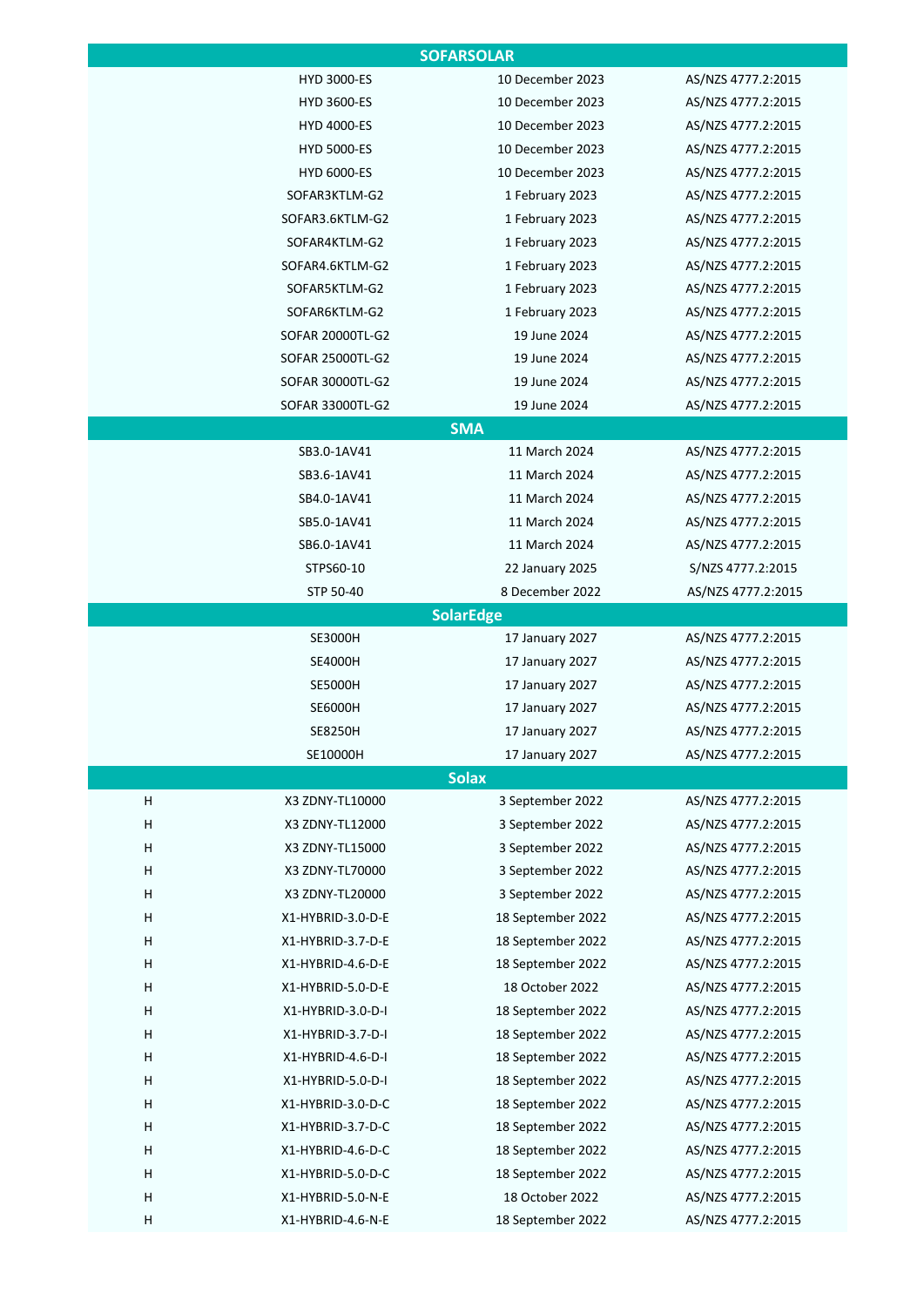| Н<br>18 October 2022<br>X1-HYBRID-3.0-N-E<br>AS/NZS 4777.2:2015<br>н<br>X1-HYBRID-3.0-N-I<br>18 September 2022<br>AS/NZS 4777.2:2015<br>н<br>X1-HYBRID-3.7-N-I<br>18 September 2022<br>AS/NZS 4777.2:2015<br>н<br>X1-HYBRID-4.6-N-I<br>18 September 2022<br>AS/NZS 4777.2:2015<br>H<br>X1-HYBRID-5.0-N-I<br>18 September 2022<br>AS/NZS 4777.2:2015<br>н<br>X1-HYBRID-3.0-N-C<br>18 September 2022<br>AS/NZS 4777.2:2015<br>Н<br>X1-HYBRID-3.7-N-C<br>18 September 2022<br>AS/NZS 4777.2:2015<br>н<br>X1-HYBRID-4.6-N-C<br>18 September 2022<br>AS/NZS 4777.2:2015<br>H<br>X1-HYBRID-5.0-N-C<br>18 September 2022<br>AS/NZS 4777.2:2015<br>X1-FIT-5.0E<br>18 October 2022<br>AS/NZS 4777.2:2015<br>X1-FIT-5.0C<br>18 September 2022<br>AS/NZS 4777.2:2015<br>X1-FIT-5.0I<br>18 September 2022<br>AS/NZS 4777.2:2015<br>X1-FIT-4.6E<br>18 September 2022<br>AS/NZS 4777.2:2015<br>X1-FIT-4.6C<br>18 September 2022<br>AS/NZS 4777.2:2015<br>$X1-FIT-4.6I$<br>18 September 2022<br>AS/NZS 4777.2:2015<br>X1-FIT-3.7E<br>18 October 2022<br>AS/NZS 4777.2:2015<br>X1-FIT-3.7C<br>18 September 2022<br>AS/NZS 4777.2:2015<br>X1-FIT-3.7I<br>AS/NZS 4777.2:2015<br>18 September 2022<br><b>Solis</b><br><b>RHI-5K-48ES</b><br>1 August 2023<br>AS/NZS 4777.2:2015<br>Solis-1P1K-4G<br>20 June 2024<br>AS/NZS 4777.2:2015<br>Solis-1P1.5K-4G<br>20 June 2024<br>AS/NZS 4777.2:2015<br>Solis-1P2K-4G<br>20 June 2024<br>AS/NZS 4777.2:2015<br>Solis-1P2.5K-4G<br>20 June 2024<br>AS/NZS 4777.2:2015<br>Solis-1P2.5K2-4G<br>20 June 2024<br>AS/NZS 4777.2:2015<br>Solis-1P3K-4G-ST<br>20 June 2024<br>AS/NZS 4777.2:2015<br>Solis-1P3K-4G<br>20 June 2024<br>AS/NZS 4777.2:2015<br>Solis-1P3.6K-4G<br>20 June 2024<br>AS/NZS 4777.2:2015<br>Solis-1P4K-4G<br>20 June 2024<br>AS/NZS 4777.2:2015<br>Solis-1P4.6K-4G<br>20 June 2024<br>AS/NZS 4777.2:2015<br>Solis-1P5K-4G<br>20 June 2024<br>AS/NZS 4777.2:2015<br>17 December 2025<br>S5-GR1P2.5K<br>AS/NZS 4777.2:2015<br>17 December 2025<br>S5-GR1P3K<br>AS/NZS 4777.2:2015<br>17 December 2025<br>S5-GR1P3.6K<br>AS/NZS 4777.2:2015<br>17 December 2025<br>S5-GR1P4K<br>AS/NZS 4777.2:2015<br>17 December 2025<br>S5-GR1P4.6K<br>AS/NZS 4777.2:2015<br>17 December 2025<br>AS/NZS 4777.2:2015<br>S5-GR1P5K<br>17 December 2025<br>AS/NZS 4777.2:2015<br>S5-GR1P6K<br><b>Soltaro</b><br>н<br>Hyper-2000<br>25 September 2023<br>AS/NZS 4777.2:2015<br>н<br>Hyper-3000<br>25 September 2023<br>AS/NZS 4777.2:2015<br>н<br>Hyper-3680<br>25 September 2023<br>AS/NZS 4777.2:2015<br>Н<br>Hyper-4600<br>25 September 2023<br>AS/NZS 4777.2:2015<br>н<br>Hyper-5000<br>25 September 2023<br>AS/NZS 4777.2:2015<br>AS/NZS 4777.2:2015<br>н<br>Retro-2000<br>25 September 2023<br>AS/NZS 4777.2:2015<br>н<br>Retro-3000<br>25 September 2023<br><b>Sonnen</b><br>6 December 2022<br>н<br>Battery Hybrid 9.53/2,5<br>AS/NZS 4777.2:2015<br>6 December 2022<br>н<br>Battery Hybrid 9.53/5<br>AS/NZS 4777.2:2015 | н | X1-HYBRID-3.7-N-E       | 18 October 2022 | AS/NZS 4777.2:2015 |  |
|-----------------------------------------------------------------------------------------------------------------------------------------------------------------------------------------------------------------------------------------------------------------------------------------------------------------------------------------------------------------------------------------------------------------------------------------------------------------------------------------------------------------------------------------------------------------------------------------------------------------------------------------------------------------------------------------------------------------------------------------------------------------------------------------------------------------------------------------------------------------------------------------------------------------------------------------------------------------------------------------------------------------------------------------------------------------------------------------------------------------------------------------------------------------------------------------------------------------------------------------------------------------------------------------------------------------------------------------------------------------------------------------------------------------------------------------------------------------------------------------------------------------------------------------------------------------------------------------------------------------------------------------------------------------------------------------------------------------------------------------------------------------------------------------------------------------------------------------------------------------------------------------------------------------------------------------------------------------------------------------------------------------------------------------------------------------------------------------------------------------------------------------------------------------------------------------------------------------------------------------------------------------------------------------------------------------------------------------------------------------------------------------------------------------------------------------------------------------------------------------------------------------------------------------------------------------------------------------------------------------------------------------------------------------------------------------------------------------------------------------------------------------------------------------------------------------------------------------------------------------------------------------------------------------------------------------------------|---|-------------------------|-----------------|--------------------|--|
|                                                                                                                                                                                                                                                                                                                                                                                                                                                                                                                                                                                                                                                                                                                                                                                                                                                                                                                                                                                                                                                                                                                                                                                                                                                                                                                                                                                                                                                                                                                                                                                                                                                                                                                                                                                                                                                                                                                                                                                                                                                                                                                                                                                                                                                                                                                                                                                                                                                                                                                                                                                                                                                                                                                                                                                                                                                                                                                                                     |   |                         |                 |                    |  |
|                                                                                                                                                                                                                                                                                                                                                                                                                                                                                                                                                                                                                                                                                                                                                                                                                                                                                                                                                                                                                                                                                                                                                                                                                                                                                                                                                                                                                                                                                                                                                                                                                                                                                                                                                                                                                                                                                                                                                                                                                                                                                                                                                                                                                                                                                                                                                                                                                                                                                                                                                                                                                                                                                                                                                                                                                                                                                                                                                     |   |                         |                 |                    |  |
|                                                                                                                                                                                                                                                                                                                                                                                                                                                                                                                                                                                                                                                                                                                                                                                                                                                                                                                                                                                                                                                                                                                                                                                                                                                                                                                                                                                                                                                                                                                                                                                                                                                                                                                                                                                                                                                                                                                                                                                                                                                                                                                                                                                                                                                                                                                                                                                                                                                                                                                                                                                                                                                                                                                                                                                                                                                                                                                                                     |   |                         |                 |                    |  |
|                                                                                                                                                                                                                                                                                                                                                                                                                                                                                                                                                                                                                                                                                                                                                                                                                                                                                                                                                                                                                                                                                                                                                                                                                                                                                                                                                                                                                                                                                                                                                                                                                                                                                                                                                                                                                                                                                                                                                                                                                                                                                                                                                                                                                                                                                                                                                                                                                                                                                                                                                                                                                                                                                                                                                                                                                                                                                                                                                     |   |                         |                 |                    |  |
|                                                                                                                                                                                                                                                                                                                                                                                                                                                                                                                                                                                                                                                                                                                                                                                                                                                                                                                                                                                                                                                                                                                                                                                                                                                                                                                                                                                                                                                                                                                                                                                                                                                                                                                                                                                                                                                                                                                                                                                                                                                                                                                                                                                                                                                                                                                                                                                                                                                                                                                                                                                                                                                                                                                                                                                                                                                                                                                                                     |   |                         |                 |                    |  |
|                                                                                                                                                                                                                                                                                                                                                                                                                                                                                                                                                                                                                                                                                                                                                                                                                                                                                                                                                                                                                                                                                                                                                                                                                                                                                                                                                                                                                                                                                                                                                                                                                                                                                                                                                                                                                                                                                                                                                                                                                                                                                                                                                                                                                                                                                                                                                                                                                                                                                                                                                                                                                                                                                                                                                                                                                                                                                                                                                     |   |                         |                 |                    |  |
|                                                                                                                                                                                                                                                                                                                                                                                                                                                                                                                                                                                                                                                                                                                                                                                                                                                                                                                                                                                                                                                                                                                                                                                                                                                                                                                                                                                                                                                                                                                                                                                                                                                                                                                                                                                                                                                                                                                                                                                                                                                                                                                                                                                                                                                                                                                                                                                                                                                                                                                                                                                                                                                                                                                                                                                                                                                                                                                                                     |   |                         |                 |                    |  |
|                                                                                                                                                                                                                                                                                                                                                                                                                                                                                                                                                                                                                                                                                                                                                                                                                                                                                                                                                                                                                                                                                                                                                                                                                                                                                                                                                                                                                                                                                                                                                                                                                                                                                                                                                                                                                                                                                                                                                                                                                                                                                                                                                                                                                                                                                                                                                                                                                                                                                                                                                                                                                                                                                                                                                                                                                                                                                                                                                     |   |                         |                 |                    |  |
|                                                                                                                                                                                                                                                                                                                                                                                                                                                                                                                                                                                                                                                                                                                                                                                                                                                                                                                                                                                                                                                                                                                                                                                                                                                                                                                                                                                                                                                                                                                                                                                                                                                                                                                                                                                                                                                                                                                                                                                                                                                                                                                                                                                                                                                                                                                                                                                                                                                                                                                                                                                                                                                                                                                                                                                                                                                                                                                                                     |   |                         |                 |                    |  |
|                                                                                                                                                                                                                                                                                                                                                                                                                                                                                                                                                                                                                                                                                                                                                                                                                                                                                                                                                                                                                                                                                                                                                                                                                                                                                                                                                                                                                                                                                                                                                                                                                                                                                                                                                                                                                                                                                                                                                                                                                                                                                                                                                                                                                                                                                                                                                                                                                                                                                                                                                                                                                                                                                                                                                                                                                                                                                                                                                     |   |                         |                 |                    |  |
|                                                                                                                                                                                                                                                                                                                                                                                                                                                                                                                                                                                                                                                                                                                                                                                                                                                                                                                                                                                                                                                                                                                                                                                                                                                                                                                                                                                                                                                                                                                                                                                                                                                                                                                                                                                                                                                                                                                                                                                                                                                                                                                                                                                                                                                                                                                                                                                                                                                                                                                                                                                                                                                                                                                                                                                                                                                                                                                                                     |   |                         |                 |                    |  |
|                                                                                                                                                                                                                                                                                                                                                                                                                                                                                                                                                                                                                                                                                                                                                                                                                                                                                                                                                                                                                                                                                                                                                                                                                                                                                                                                                                                                                                                                                                                                                                                                                                                                                                                                                                                                                                                                                                                                                                                                                                                                                                                                                                                                                                                                                                                                                                                                                                                                                                                                                                                                                                                                                                                                                                                                                                                                                                                                                     |   |                         |                 |                    |  |
|                                                                                                                                                                                                                                                                                                                                                                                                                                                                                                                                                                                                                                                                                                                                                                                                                                                                                                                                                                                                                                                                                                                                                                                                                                                                                                                                                                                                                                                                                                                                                                                                                                                                                                                                                                                                                                                                                                                                                                                                                                                                                                                                                                                                                                                                                                                                                                                                                                                                                                                                                                                                                                                                                                                                                                                                                                                                                                                                                     |   |                         |                 |                    |  |
|                                                                                                                                                                                                                                                                                                                                                                                                                                                                                                                                                                                                                                                                                                                                                                                                                                                                                                                                                                                                                                                                                                                                                                                                                                                                                                                                                                                                                                                                                                                                                                                                                                                                                                                                                                                                                                                                                                                                                                                                                                                                                                                                                                                                                                                                                                                                                                                                                                                                                                                                                                                                                                                                                                                                                                                                                                                                                                                                                     |   |                         |                 |                    |  |
|                                                                                                                                                                                                                                                                                                                                                                                                                                                                                                                                                                                                                                                                                                                                                                                                                                                                                                                                                                                                                                                                                                                                                                                                                                                                                                                                                                                                                                                                                                                                                                                                                                                                                                                                                                                                                                                                                                                                                                                                                                                                                                                                                                                                                                                                                                                                                                                                                                                                                                                                                                                                                                                                                                                                                                                                                                                                                                                                                     |   |                         |                 |                    |  |
|                                                                                                                                                                                                                                                                                                                                                                                                                                                                                                                                                                                                                                                                                                                                                                                                                                                                                                                                                                                                                                                                                                                                                                                                                                                                                                                                                                                                                                                                                                                                                                                                                                                                                                                                                                                                                                                                                                                                                                                                                                                                                                                                                                                                                                                                                                                                                                                                                                                                                                                                                                                                                                                                                                                                                                                                                                                                                                                                                     |   |                         |                 |                    |  |
|                                                                                                                                                                                                                                                                                                                                                                                                                                                                                                                                                                                                                                                                                                                                                                                                                                                                                                                                                                                                                                                                                                                                                                                                                                                                                                                                                                                                                                                                                                                                                                                                                                                                                                                                                                                                                                                                                                                                                                                                                                                                                                                                                                                                                                                                                                                                                                                                                                                                                                                                                                                                                                                                                                                                                                                                                                                                                                                                                     |   |                         |                 |                    |  |
|                                                                                                                                                                                                                                                                                                                                                                                                                                                                                                                                                                                                                                                                                                                                                                                                                                                                                                                                                                                                                                                                                                                                                                                                                                                                                                                                                                                                                                                                                                                                                                                                                                                                                                                                                                                                                                                                                                                                                                                                                                                                                                                                                                                                                                                                                                                                                                                                                                                                                                                                                                                                                                                                                                                                                                                                                                                                                                                                                     |   |                         |                 |                    |  |
|                                                                                                                                                                                                                                                                                                                                                                                                                                                                                                                                                                                                                                                                                                                                                                                                                                                                                                                                                                                                                                                                                                                                                                                                                                                                                                                                                                                                                                                                                                                                                                                                                                                                                                                                                                                                                                                                                                                                                                                                                                                                                                                                                                                                                                                                                                                                                                                                                                                                                                                                                                                                                                                                                                                                                                                                                                                                                                                                                     |   |                         |                 |                    |  |
|                                                                                                                                                                                                                                                                                                                                                                                                                                                                                                                                                                                                                                                                                                                                                                                                                                                                                                                                                                                                                                                                                                                                                                                                                                                                                                                                                                                                                                                                                                                                                                                                                                                                                                                                                                                                                                                                                                                                                                                                                                                                                                                                                                                                                                                                                                                                                                                                                                                                                                                                                                                                                                                                                                                                                                                                                                                                                                                                                     |   |                         |                 |                    |  |
|                                                                                                                                                                                                                                                                                                                                                                                                                                                                                                                                                                                                                                                                                                                                                                                                                                                                                                                                                                                                                                                                                                                                                                                                                                                                                                                                                                                                                                                                                                                                                                                                                                                                                                                                                                                                                                                                                                                                                                                                                                                                                                                                                                                                                                                                                                                                                                                                                                                                                                                                                                                                                                                                                                                                                                                                                                                                                                                                                     |   |                         |                 |                    |  |
|                                                                                                                                                                                                                                                                                                                                                                                                                                                                                                                                                                                                                                                                                                                                                                                                                                                                                                                                                                                                                                                                                                                                                                                                                                                                                                                                                                                                                                                                                                                                                                                                                                                                                                                                                                                                                                                                                                                                                                                                                                                                                                                                                                                                                                                                                                                                                                                                                                                                                                                                                                                                                                                                                                                                                                                                                                                                                                                                                     |   |                         |                 |                    |  |
|                                                                                                                                                                                                                                                                                                                                                                                                                                                                                                                                                                                                                                                                                                                                                                                                                                                                                                                                                                                                                                                                                                                                                                                                                                                                                                                                                                                                                                                                                                                                                                                                                                                                                                                                                                                                                                                                                                                                                                                                                                                                                                                                                                                                                                                                                                                                                                                                                                                                                                                                                                                                                                                                                                                                                                                                                                                                                                                                                     |   |                         |                 |                    |  |
|                                                                                                                                                                                                                                                                                                                                                                                                                                                                                                                                                                                                                                                                                                                                                                                                                                                                                                                                                                                                                                                                                                                                                                                                                                                                                                                                                                                                                                                                                                                                                                                                                                                                                                                                                                                                                                                                                                                                                                                                                                                                                                                                                                                                                                                                                                                                                                                                                                                                                                                                                                                                                                                                                                                                                                                                                                                                                                                                                     |   |                         |                 |                    |  |
|                                                                                                                                                                                                                                                                                                                                                                                                                                                                                                                                                                                                                                                                                                                                                                                                                                                                                                                                                                                                                                                                                                                                                                                                                                                                                                                                                                                                                                                                                                                                                                                                                                                                                                                                                                                                                                                                                                                                                                                                                                                                                                                                                                                                                                                                                                                                                                                                                                                                                                                                                                                                                                                                                                                                                                                                                                                                                                                                                     |   |                         |                 |                    |  |
|                                                                                                                                                                                                                                                                                                                                                                                                                                                                                                                                                                                                                                                                                                                                                                                                                                                                                                                                                                                                                                                                                                                                                                                                                                                                                                                                                                                                                                                                                                                                                                                                                                                                                                                                                                                                                                                                                                                                                                                                                                                                                                                                                                                                                                                                                                                                                                                                                                                                                                                                                                                                                                                                                                                                                                                                                                                                                                                                                     |   |                         |                 |                    |  |
|                                                                                                                                                                                                                                                                                                                                                                                                                                                                                                                                                                                                                                                                                                                                                                                                                                                                                                                                                                                                                                                                                                                                                                                                                                                                                                                                                                                                                                                                                                                                                                                                                                                                                                                                                                                                                                                                                                                                                                                                                                                                                                                                                                                                                                                                                                                                                                                                                                                                                                                                                                                                                                                                                                                                                                                                                                                                                                                                                     |   |                         |                 |                    |  |
|                                                                                                                                                                                                                                                                                                                                                                                                                                                                                                                                                                                                                                                                                                                                                                                                                                                                                                                                                                                                                                                                                                                                                                                                                                                                                                                                                                                                                                                                                                                                                                                                                                                                                                                                                                                                                                                                                                                                                                                                                                                                                                                                                                                                                                                                                                                                                                                                                                                                                                                                                                                                                                                                                                                                                                                                                                                                                                                                                     |   |                         |                 |                    |  |
|                                                                                                                                                                                                                                                                                                                                                                                                                                                                                                                                                                                                                                                                                                                                                                                                                                                                                                                                                                                                                                                                                                                                                                                                                                                                                                                                                                                                                                                                                                                                                                                                                                                                                                                                                                                                                                                                                                                                                                                                                                                                                                                                                                                                                                                                                                                                                                                                                                                                                                                                                                                                                                                                                                                                                                                                                                                                                                                                                     |   |                         |                 |                    |  |
|                                                                                                                                                                                                                                                                                                                                                                                                                                                                                                                                                                                                                                                                                                                                                                                                                                                                                                                                                                                                                                                                                                                                                                                                                                                                                                                                                                                                                                                                                                                                                                                                                                                                                                                                                                                                                                                                                                                                                                                                                                                                                                                                                                                                                                                                                                                                                                                                                                                                                                                                                                                                                                                                                                                                                                                                                                                                                                                                                     |   |                         |                 |                    |  |
|                                                                                                                                                                                                                                                                                                                                                                                                                                                                                                                                                                                                                                                                                                                                                                                                                                                                                                                                                                                                                                                                                                                                                                                                                                                                                                                                                                                                                                                                                                                                                                                                                                                                                                                                                                                                                                                                                                                                                                                                                                                                                                                                                                                                                                                                                                                                                                                                                                                                                                                                                                                                                                                                                                                                                                                                                                                                                                                                                     |   |                         |                 |                    |  |
|                                                                                                                                                                                                                                                                                                                                                                                                                                                                                                                                                                                                                                                                                                                                                                                                                                                                                                                                                                                                                                                                                                                                                                                                                                                                                                                                                                                                                                                                                                                                                                                                                                                                                                                                                                                                                                                                                                                                                                                                                                                                                                                                                                                                                                                                                                                                                                                                                                                                                                                                                                                                                                                                                                                                                                                                                                                                                                                                                     |   |                         |                 |                    |  |
|                                                                                                                                                                                                                                                                                                                                                                                                                                                                                                                                                                                                                                                                                                                                                                                                                                                                                                                                                                                                                                                                                                                                                                                                                                                                                                                                                                                                                                                                                                                                                                                                                                                                                                                                                                                                                                                                                                                                                                                                                                                                                                                                                                                                                                                                                                                                                                                                                                                                                                                                                                                                                                                                                                                                                                                                                                                                                                                                                     |   |                         |                 |                    |  |
|                                                                                                                                                                                                                                                                                                                                                                                                                                                                                                                                                                                                                                                                                                                                                                                                                                                                                                                                                                                                                                                                                                                                                                                                                                                                                                                                                                                                                                                                                                                                                                                                                                                                                                                                                                                                                                                                                                                                                                                                                                                                                                                                                                                                                                                                                                                                                                                                                                                                                                                                                                                                                                                                                                                                                                                                                                                                                                                                                     |   |                         |                 |                    |  |
|                                                                                                                                                                                                                                                                                                                                                                                                                                                                                                                                                                                                                                                                                                                                                                                                                                                                                                                                                                                                                                                                                                                                                                                                                                                                                                                                                                                                                                                                                                                                                                                                                                                                                                                                                                                                                                                                                                                                                                                                                                                                                                                                                                                                                                                                                                                                                                                                                                                                                                                                                                                                                                                                                                                                                                                                                                                                                                                                                     |   |                         |                 |                    |  |
|                                                                                                                                                                                                                                                                                                                                                                                                                                                                                                                                                                                                                                                                                                                                                                                                                                                                                                                                                                                                                                                                                                                                                                                                                                                                                                                                                                                                                                                                                                                                                                                                                                                                                                                                                                                                                                                                                                                                                                                                                                                                                                                                                                                                                                                                                                                                                                                                                                                                                                                                                                                                                                                                                                                                                                                                                                                                                                                                                     |   |                         |                 |                    |  |
|                                                                                                                                                                                                                                                                                                                                                                                                                                                                                                                                                                                                                                                                                                                                                                                                                                                                                                                                                                                                                                                                                                                                                                                                                                                                                                                                                                                                                                                                                                                                                                                                                                                                                                                                                                                                                                                                                                                                                                                                                                                                                                                                                                                                                                                                                                                                                                                                                                                                                                                                                                                                                                                                                                                                                                                                                                                                                                                                                     |   |                         |                 |                    |  |
|                                                                                                                                                                                                                                                                                                                                                                                                                                                                                                                                                                                                                                                                                                                                                                                                                                                                                                                                                                                                                                                                                                                                                                                                                                                                                                                                                                                                                                                                                                                                                                                                                                                                                                                                                                                                                                                                                                                                                                                                                                                                                                                                                                                                                                                                                                                                                                                                                                                                                                                                                                                                                                                                                                                                                                                                                                                                                                                                                     |   |                         |                 |                    |  |
|                                                                                                                                                                                                                                                                                                                                                                                                                                                                                                                                                                                                                                                                                                                                                                                                                                                                                                                                                                                                                                                                                                                                                                                                                                                                                                                                                                                                                                                                                                                                                                                                                                                                                                                                                                                                                                                                                                                                                                                                                                                                                                                                                                                                                                                                                                                                                                                                                                                                                                                                                                                                                                                                                                                                                                                                                                                                                                                                                     |   |                         |                 |                    |  |
|                                                                                                                                                                                                                                                                                                                                                                                                                                                                                                                                                                                                                                                                                                                                                                                                                                                                                                                                                                                                                                                                                                                                                                                                                                                                                                                                                                                                                                                                                                                                                                                                                                                                                                                                                                                                                                                                                                                                                                                                                                                                                                                                                                                                                                                                                                                                                                                                                                                                                                                                                                                                                                                                                                                                                                                                                                                                                                                                                     |   |                         |                 |                    |  |
|                                                                                                                                                                                                                                                                                                                                                                                                                                                                                                                                                                                                                                                                                                                                                                                                                                                                                                                                                                                                                                                                                                                                                                                                                                                                                                                                                                                                                                                                                                                                                                                                                                                                                                                                                                                                                                                                                                                                                                                                                                                                                                                                                                                                                                                                                                                                                                                                                                                                                                                                                                                                                                                                                                                                                                                                                                                                                                                                                     |   |                         |                 |                    |  |
|                                                                                                                                                                                                                                                                                                                                                                                                                                                                                                                                                                                                                                                                                                                                                                                                                                                                                                                                                                                                                                                                                                                                                                                                                                                                                                                                                                                                                                                                                                                                                                                                                                                                                                                                                                                                                                                                                                                                                                                                                                                                                                                                                                                                                                                                                                                                                                                                                                                                                                                                                                                                                                                                                                                                                                                                                                                                                                                                                     |   |                         |                 |                    |  |
|                                                                                                                                                                                                                                                                                                                                                                                                                                                                                                                                                                                                                                                                                                                                                                                                                                                                                                                                                                                                                                                                                                                                                                                                                                                                                                                                                                                                                                                                                                                                                                                                                                                                                                                                                                                                                                                                                                                                                                                                                                                                                                                                                                                                                                                                                                                                                                                                                                                                                                                                                                                                                                                                                                                                                                                                                                                                                                                                                     |   |                         |                 |                    |  |
|                                                                                                                                                                                                                                                                                                                                                                                                                                                                                                                                                                                                                                                                                                                                                                                                                                                                                                                                                                                                                                                                                                                                                                                                                                                                                                                                                                                                                                                                                                                                                                                                                                                                                                                                                                                                                                                                                                                                                                                                                                                                                                                                                                                                                                                                                                                                                                                                                                                                                                                                                                                                                                                                                                                                                                                                                                                                                                                                                     |   |                         |                 |                    |  |
|                                                                                                                                                                                                                                                                                                                                                                                                                                                                                                                                                                                                                                                                                                                                                                                                                                                                                                                                                                                                                                                                                                                                                                                                                                                                                                                                                                                                                                                                                                                                                                                                                                                                                                                                                                                                                                                                                                                                                                                                                                                                                                                                                                                                                                                                                                                                                                                                                                                                                                                                                                                                                                                                                                                                                                                                                                                                                                                                                     |   |                         |                 |                    |  |
|                                                                                                                                                                                                                                                                                                                                                                                                                                                                                                                                                                                                                                                                                                                                                                                                                                                                                                                                                                                                                                                                                                                                                                                                                                                                                                                                                                                                                                                                                                                                                                                                                                                                                                                                                                                                                                                                                                                                                                                                                                                                                                                                                                                                                                                                                                                                                                                                                                                                                                                                                                                                                                                                                                                                                                                                                                                                                                                                                     |   |                         |                 |                    |  |
|                                                                                                                                                                                                                                                                                                                                                                                                                                                                                                                                                                                                                                                                                                                                                                                                                                                                                                                                                                                                                                                                                                                                                                                                                                                                                                                                                                                                                                                                                                                                                                                                                                                                                                                                                                                                                                                                                                                                                                                                                                                                                                                                                                                                                                                                                                                                                                                                                                                                                                                                                                                                                                                                                                                                                                                                                                                                                                                                                     |   |                         |                 |                    |  |
|                                                                                                                                                                                                                                                                                                                                                                                                                                                                                                                                                                                                                                                                                                                                                                                                                                                                                                                                                                                                                                                                                                                                                                                                                                                                                                                                                                                                                                                                                                                                                                                                                                                                                                                                                                                                                                                                                                                                                                                                                                                                                                                                                                                                                                                                                                                                                                                                                                                                                                                                                                                                                                                                                                                                                                                                                                                                                                                                                     |   |                         |                 |                    |  |
|                                                                                                                                                                                                                                                                                                                                                                                                                                                                                                                                                                                                                                                                                                                                                                                                                                                                                                                                                                                                                                                                                                                                                                                                                                                                                                                                                                                                                                                                                                                                                                                                                                                                                                                                                                                                                                                                                                                                                                                                                                                                                                                                                                                                                                                                                                                                                                                                                                                                                                                                                                                                                                                                                                                                                                                                                                                                                                                                                     |   |                         |                 |                    |  |
|                                                                                                                                                                                                                                                                                                                                                                                                                                                                                                                                                                                                                                                                                                                                                                                                                                                                                                                                                                                                                                                                                                                                                                                                                                                                                                                                                                                                                                                                                                                                                                                                                                                                                                                                                                                                                                                                                                                                                                                                                                                                                                                                                                                                                                                                                                                                                                                                                                                                                                                                                                                                                                                                                                                                                                                                                                                                                                                                                     | н | Battery Hybrid 9.53/7,5 | 6 December 2022 | AS/NZS 4777.2:2015 |  |